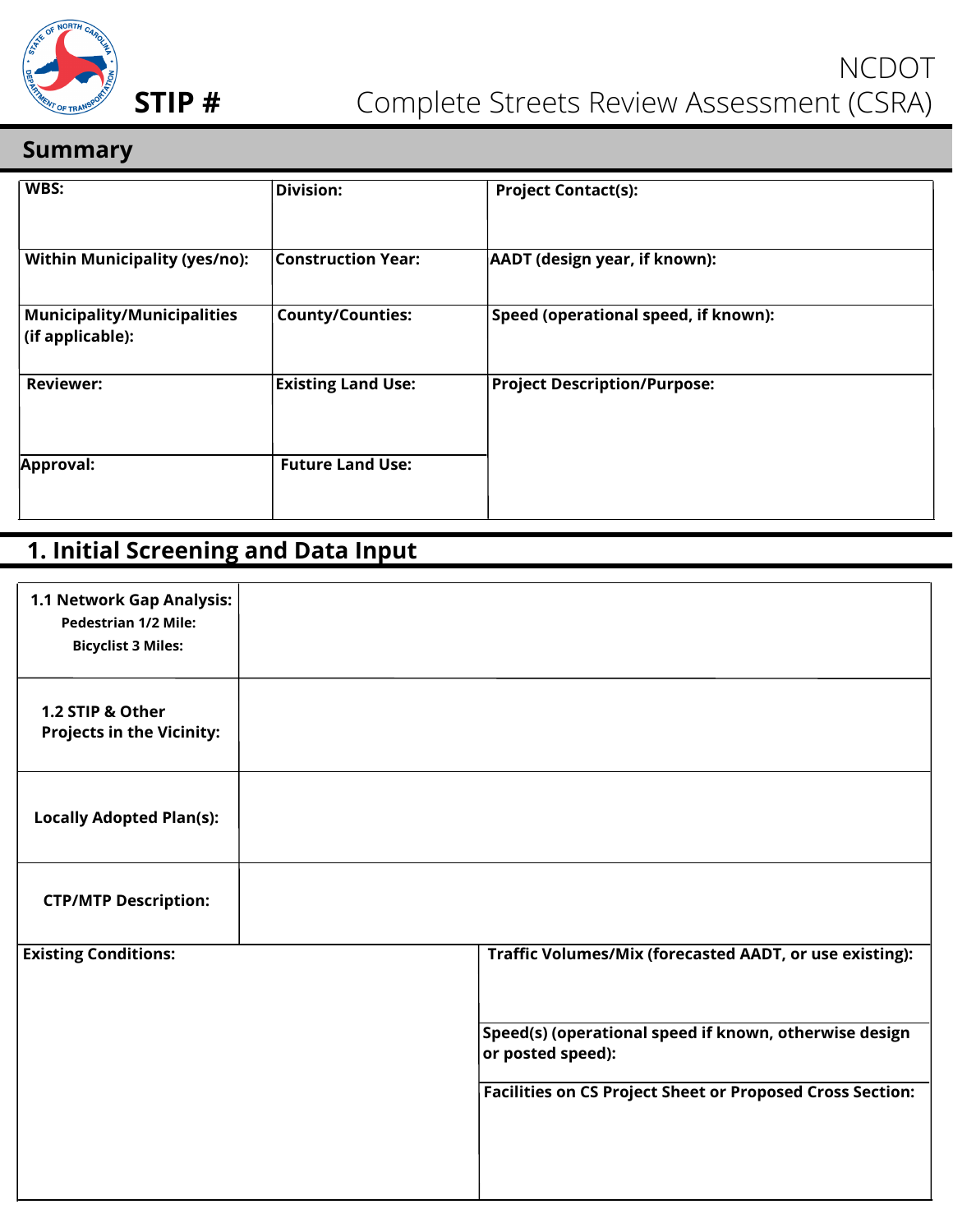# **2. Transportation Need Determination**

| <b>Demand Estimation Score(s):</b>                                                      |  |
|-----------------------------------------------------------------------------------------|--|
| <b>Observed Demand:</b>                                                                 |  |
| Input from MPO/RPO or<br><b>Municipality(ies):</b>                                      |  |
| <b>Regional or Statewide</b><br><b>Bike/Pedestrian or</b><br><b>Transit Project(s):</b> |  |

| <b>3. Facility Selection</b>                                                                               |                                            |                                                |                                                           |
|------------------------------------------------------------------------------------------------------------|--------------------------------------------|------------------------------------------------|-----------------------------------------------------------|
| <b>Preferred Pedestrian Facility:</b>                                                                      | <b>Pedestrian Facility Alternative(s):</b> |                                                | <b>Pedestrian Considerations:</b>                         |
| <b>Preferred Bicycle Facility:</b>                                                                         | <b>Bicycle Facility Alternative(s):</b>    |                                                |                                                           |
|                                                                                                            |                                            |                                                | <b>Bicyclist Considerations:</b>                          |
| <b>Stage 1IM1 Recommendation &amp; Other Design Elements</b><br>(intersections, crossings, transit, etc.): |                                            |                                                |                                                           |
| <b>Status of Municipal Agreement:</b>                                                                      |                                            |                                                | <b>Outcome of Facility Selection Discussion with LGA:</b> |
| <b>Betterment Determination(s):</b>                                                                        |                                            | Future Land Use Consult w/ IMD: (optional)     |                                                           |
|                                                                                                            |                                            | <b>ITE Trip Generation Results: (optional)</b> |                                                           |